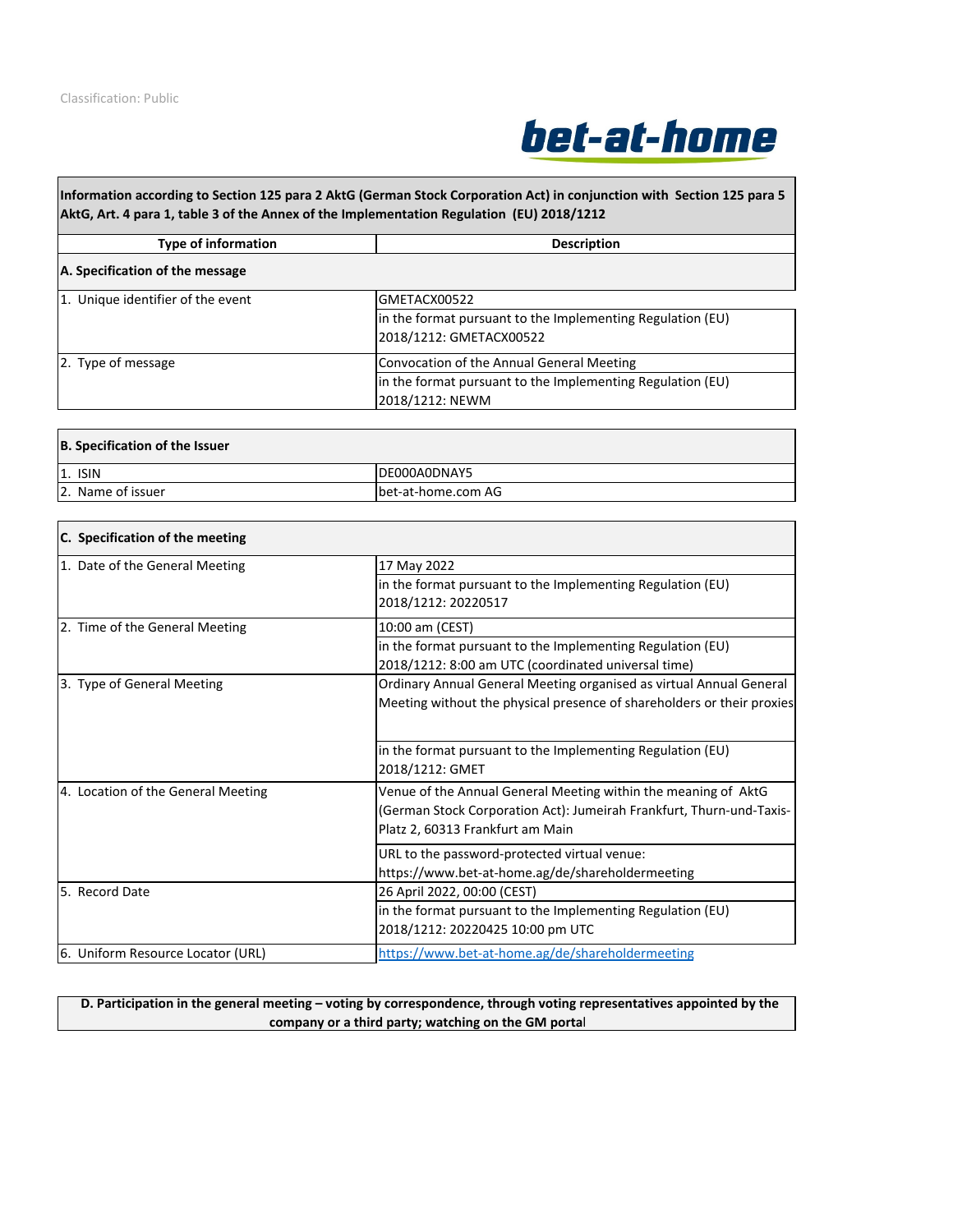| 1. Method of participation by shareholder                | Voting by correspondence (via the AGM portal only); voting by issuing<br>power of attorney and instructions to the voting representatives<br>appointed by the company; issuing power of attorney to third parties.<br>Watching virtual General Meeting by way of audio-visual stream                                                                                                                                                                                                                                                                                                                                                                                                                                                                                                                                                                                                                                           |
|----------------------------------------------------------|--------------------------------------------------------------------------------------------------------------------------------------------------------------------------------------------------------------------------------------------------------------------------------------------------------------------------------------------------------------------------------------------------------------------------------------------------------------------------------------------------------------------------------------------------------------------------------------------------------------------------------------------------------------------------------------------------------------------------------------------------------------------------------------------------------------------------------------------------------------------------------------------------------------------------------|
|                                                          | in the format required by the Commission Implementing Regulation<br>(EU) 2018/1212: VI, PX, EV                                                                                                                                                                                                                                                                                                                                                                                                                                                                                                                                                                                                                                                                                                                                                                                                                                 |
| 2. Issuer deadline for the notification of participation | Registration for General Meeting by 10 May 2022, 24:00 hrs (CEST),<br>this is the receiving deadline                                                                                                                                                                                                                                                                                                                                                                                                                                                                                                                                                                                                                                                                                                                                                                                                                           |
|                                                          | in the format required by the Commission Implementing Regulation<br>(EU) 2018/1212: 20220510; 22:00 hrs (UTC)                                                                                                                                                                                                                                                                                                                                                                                                                                                                                                                                                                                                                                                                                                                                                                                                                  |
| 3. Issuer deadline for voting                            | Voting by correspondence (via the AGM portal only); voting by issuing<br>power of attorney and instructions to the voting representatives<br>appointed by the company; power of attorney to third parties.<br>- in written or electronic form by post, fax or e-mail: 16 May 2022,<br>18:00 hrs (CEST) (16:00 hrs UTC (Coordinated Universal Time)), this is<br>the receiving deadline<br>- electronically via the GM portal: from 16 May 2022, 18:00 hrs (CEST)<br>(16:00 hrs UTC (Coordinated Universal Time)) onwards until<br>immediately before the start of voting in the virtual General Meeting<br>on 17 May 2022 (this point in time will be announced by the<br>chairperson in the audio-visual stream)<br>The virtual General Meeting can be watched by electronic audio-visual<br>stream on 17 May 2022 from 10:00 am (CEST) (08:00 hrs UTC<br>(Coordinated Universal Time)) until the end of the General Meeting. |

| E. Agenda - Agenda Item 1               |                                                                    |  |
|-----------------------------------------|--------------------------------------------------------------------|--|
| 1. Unique identifier of the agenda item | 1                                                                  |  |
| 2. Title of the agenda item             | Presentation of the approved financial statements, approved        |  |
|                                         | consolidated financial statements for the year ended December 31,  |  |
|                                         | 2021, including the combined management report for the financial   |  |
|                                         | year 2021 and the explanatory reports on the disclosures in        |  |
|                                         | accordance with Sections 289a, 315a of the German Commercial Code  |  |
|                                         | (Handelsgesetzbuch) and the report of the Supervisory Board.       |  |
| 3. Uniform Resource Locator (URL)       |                                                                    |  |
| of the materials                        | https://www.bet-at-home.ag/de/shareholdermeeting                   |  |
| 4. Vote                                 | No vote                                                            |  |
|                                         |                                                                    |  |
| 5. Alternative voting options           | n/a                                                                |  |
|                                         |                                                                    |  |
|                                         | E. Agenda – Agenda Item 2                                          |  |
| 1. Unique identifier of the agenda item | $\overline{2}$                                                     |  |
| 2. Title of the agenda item             | Ratification on the acts of the members of the Management Board in |  |
|                                         | the financial year 2021                                            |  |
| 3. Uniform Resource Locator (URL)       |                                                                    |  |
| of the materials                        | https://www.bet-at-home.ag/de/shareholdermeeting                   |  |
| 4. Vote                                 | <b>Binding vote</b>                                                |  |
|                                         | in the format required by the Commission Implementing Regulation   |  |
|                                         | (EU) 2018/1212: BV                                                 |  |
| 5. Alternative voting options           | Vote in favour, vote against, abstention                           |  |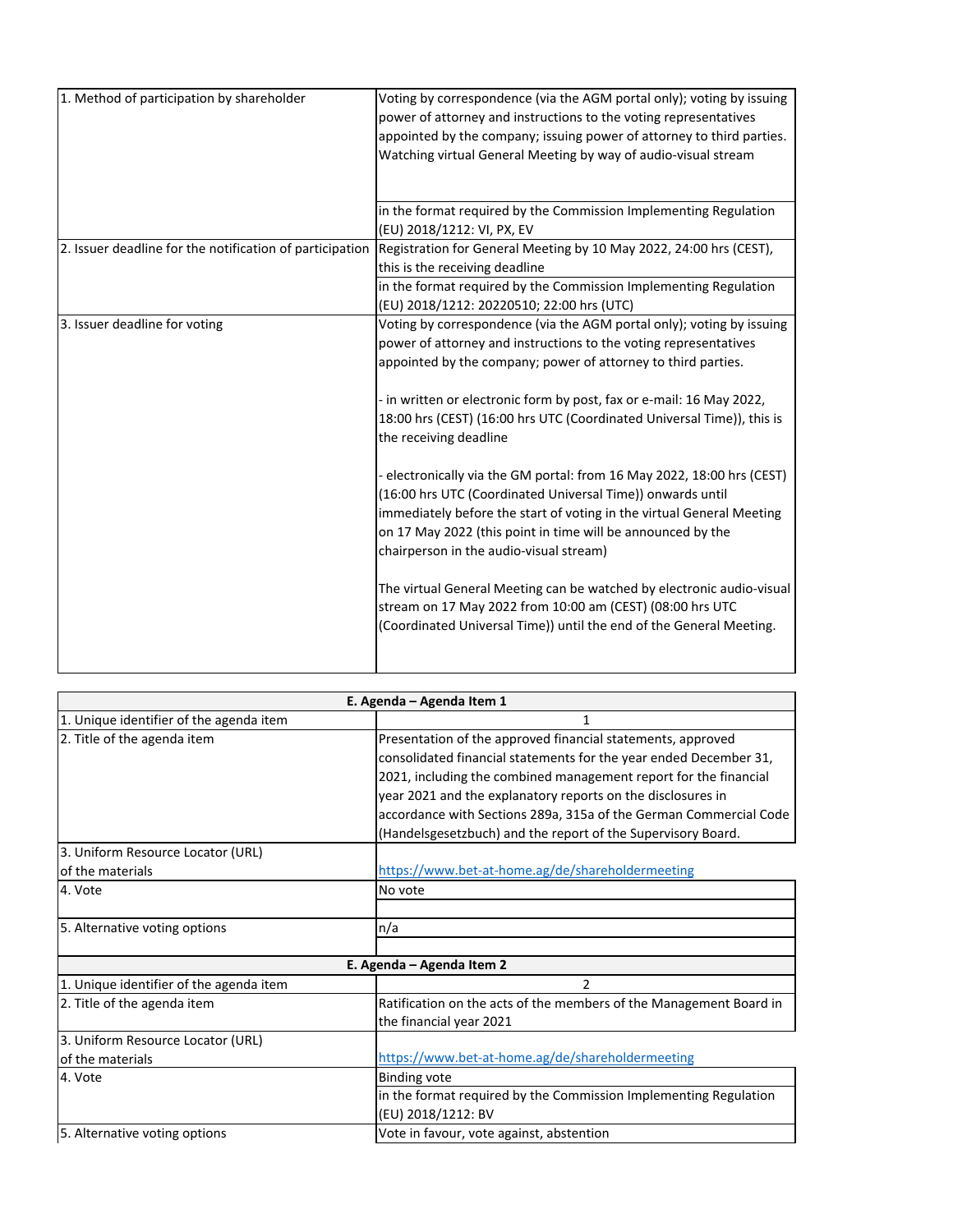|                                         | in the format required by the Commission Implementing Regulation                       |  |  |
|-----------------------------------------|----------------------------------------------------------------------------------------|--|--|
|                                         | (EU) 2018/1212: VF, VA, AB                                                             |  |  |
| E. Agenda - Agenda Item 3               |                                                                                        |  |  |
| 1. Unique identifier of the agenda item | 3                                                                                      |  |  |
| 2. Title of the agenda item             | Ratification on the acts of the members of the Supervisory Board in                    |  |  |
|                                         | the financial year 2021                                                                |  |  |
| 3. Uniform Resource Locator (URL)       |                                                                                        |  |  |
| of the materials                        | https://www.bet-at-home.ag/de/shareholdermeeting                                       |  |  |
| 4. Vote                                 | <b>Binding vote</b>                                                                    |  |  |
|                                         | in the format required by the Commission Implementing Regulation<br>(EU) 2018/1212: BV |  |  |
| 5. Alternative voting options           | Vote in favour, vote against, abstention                                               |  |  |
|                                         | in the format required by the Commission Implementing Regulation                       |  |  |
|                                         | (EU) 2018/1212: VF, VA, AB                                                             |  |  |
|                                         | E. Agenda - Agenda Item 4                                                              |  |  |
| 1. Unique identifier of the agenda item | 4                                                                                      |  |  |
| 2. Title of the agenda item             | Resolution on appointment of the auditor for the financial statements                  |  |  |
|                                         | and consolidated financial statements for financial year 2022 and the                  |  |  |
|                                         | auditor for half-year financial statements 2022 and interim financial                  |  |  |
|                                         | statements 2022                                                                        |  |  |
| 3. Uniform Resource Locator (URL)       |                                                                                        |  |  |
| of the materials                        | https://www.bet-at-home.ag/de/shareholdermeeting                                       |  |  |
| 4. Vote                                 | <b>Binding vote</b>                                                                    |  |  |
|                                         | in the format required by the Commission Implementing Regulation                       |  |  |
|                                         | (EU) 2018/1212: BV                                                                     |  |  |
| 5. Alternative voting options           | Vote in favour, vote against, abstention                                               |  |  |
|                                         | in the format required by the Commission Implementing Regulation                       |  |  |
|                                         | (EU) 2018/1212: VF, VA, AB                                                             |  |  |
|                                         | E. Agenda - Agenda Item 5                                                              |  |  |
| 1. Unique identifier of the agenda item | 5                                                                                      |  |  |
| 2. Title of the agenda item             | Election to the Supervisory Board                                                      |  |  |
| 3. Uniform Resource Locator (URL)       |                                                                                        |  |  |
| of the materials                        | https://www.bet-at-home.ag/de/shareholdermeeting                                       |  |  |
| 4. Vote                                 | <b>Binding vote</b>                                                                    |  |  |
|                                         | in the format required by the Commission Implementing Regulation                       |  |  |
|                                         | (EU) 2018/1212: BV                                                                     |  |  |
| 5. Alternative voting options           | Vote in favour, vote against, abstention                                               |  |  |
|                                         | in the format required by the Commission Implementing Regulation                       |  |  |
|                                         | (EU) 2018/1212: VF, VA, AB                                                             |  |  |
|                                         | E. Agenda - Agenda Item 6                                                              |  |  |
| 1. Unique identifier of the agenda item | 6                                                                                      |  |  |
| 2. Title of the agenda item             | Resolution on the approval of the compensation system for the                          |  |  |
|                                         | members of the Management Board                                                        |  |  |
| 3. Uniform Resource Locator (URL)       |                                                                                        |  |  |
| of the materials                        |                                                                                        |  |  |
|                                         | https://www.bet-at-home.ag/de/shareholdermeeting                                       |  |  |
| 4. Vote                                 | Recommended vote                                                                       |  |  |
|                                         | in the format required by the Commission Implementing Regulation                       |  |  |
|                                         | (EU) 2018/1212: AV                                                                     |  |  |
| 5. Alternative voting options           | Vote in favour, vote against, abstention                                               |  |  |
|                                         | in the format required by the Commission Implementing Regulation                       |  |  |
|                                         | (EU) 2018/1212: VF, VA, AB                                                             |  |  |
|                                         | E. Agenda - Agenda Item 7                                                              |  |  |
| 1. Unique identifier of the agenda item | 7                                                                                      |  |  |